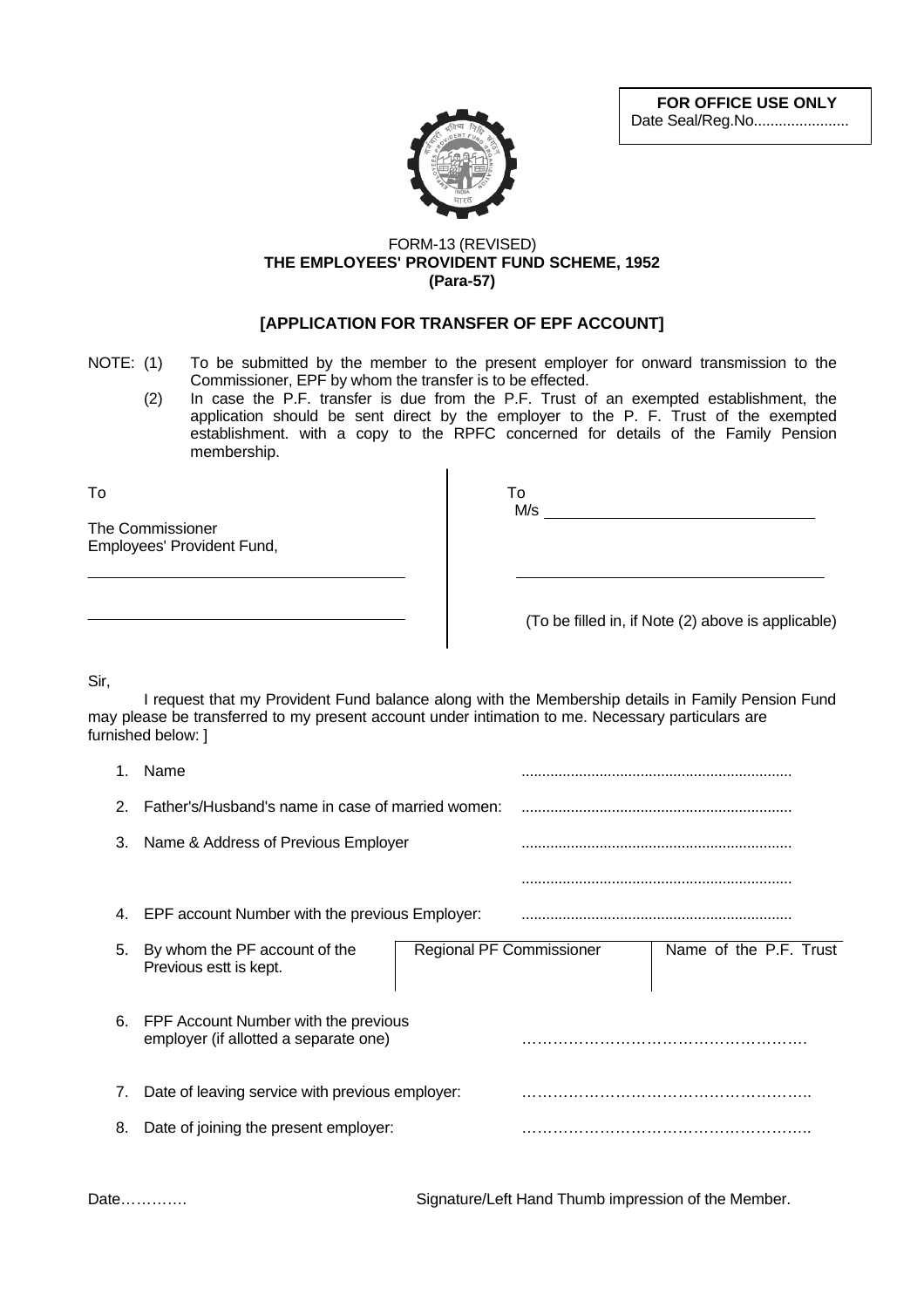## **To be filled by the present employer:**

| 9.    | Name and address of the establishment:                                                                                       |                                              |  |  |
|-------|------------------------------------------------------------------------------------------------------------------------------|----------------------------------------------|--|--|
|       | 10. EPF Code and Account No. allotted to<br>the Member:<br>11. FPF Account No. allotted<br>to the member separately, if any: |                                              |  |  |
|       | 12. By whom the EPF account of the member in the<br>present establishment is kept:                                           |                                              |  |  |
|       | Being an un-exempted establishment                                                                                           |                                              |  |  |
|       |                                                                                                                              |                                              |  |  |
|       | Being an exempted establishment                                                                                              |                                              |  |  |
|       |                                                                                                                              | (d) By Private PF-Not covered under the act- |  |  |
|       |                                                                                                                              |                                              |  |  |
|       |                                                                                                                              |                                              |  |  |
|       | 13- By whom the FPF Account of the member                                                                                    |                                              |  |  |
|       | in the present establishment is kept:                                                                                        |                                              |  |  |
|       |                                                                                                                              |                                              |  |  |
| $14-$ | In whose favour transfer is to be effected,                                                                                  |                                              |  |  |
|       | i.e. payee's details:                                                                                                        |                                              |  |  |

Date:............... Signature of Employer/Authorised Official with Official Seal